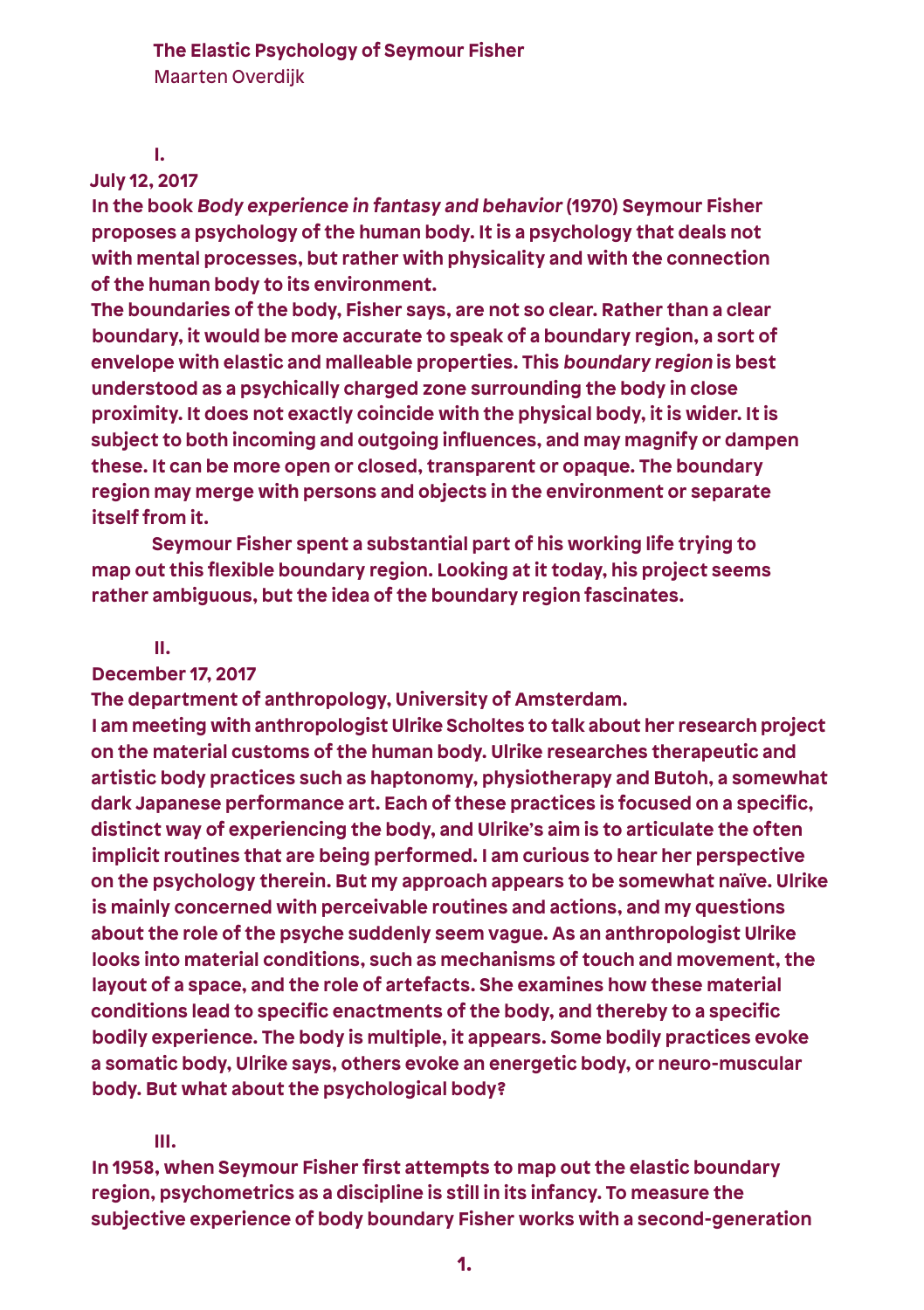**Rorschach test. He asks his participants to describe a series of inkblots and scores their descriptions in two categories following, a standardized protocol: 'barrier' and 'penetration'.**

**In a typical barrier response the outline of the inkblot is characterized by a protective, enclosing, decorative, concealing, or substantive connotation, Fisher proposed. Think references to clothing, animals with unusual skins, overhanging or protective surfaces, buildings, and enclosing geographical formations (such as a valley or a lake surrounded by land). The second response category, penetration, emphasizes openness, lack of substance, and penetrability of persons and objects. Think mashed bugs, anatomical characteristics, a torn coat, or a body seen through a fluoroscope. This category also includes representations of openings in buildings, degenerative processes, shadows, ghosts and other insubstantial entities. 'There is considerable variation in the firmness or definiteness persons ascribe to their body boundaries', Fisher concluded after conducting a series of experiments. 'At one extreme is the individual who views his body as clearly and sharply bounded, with a high degree of differentiation from non-self objects, and at the other is the person who regards his body as lacking demarcation or differentiation from what is 'out there'.'**<sup>1</sup> 

#### **IV.**

**In the conversation with Ulrike we come across the dominant metaphor of the body in 'western' culture: the container, with an inside, an outside, and a boundary in between. The container-metaphor evokes a somewhat static image, we both feel. Most people experience something much more dynamic, and changeable, besides. Seymour Fisher gives some examples of this dynamic. If landmarks in the external environment are very close to us, like a nearby wall, it appears as if our body shrinks; while if we are at a greater distance, like in a large space, or at a window or vista, it appears as if our body expands. Or: When we consciously stare at an object the body boundary hardens and there is a heightened sense of distance and separation, whereas a casual viewing weakens the separation and causes a sense of fusion with the object.**<sup>2</sup>  **One can artificially fix a weak spot in the boundary region by carrying a weapon, or a shield, or a medallion with some alleged force. Also, mechanical devices, vehicles, or built environment can strengthen the boundary region and stretch it so that it moves away from the skin. The boundary region is to some extent malleable. Humans can learn to use a prosthetic device in case of amputation of a limb. They are able to perceive and manipulate their environment through the use of technical artefacts. Appliances can be incorporated into the region to serve as functional organs. In contrast to what the container-metaphor suggests, the body is not** 

**automatically a coherent whole. 'One does not hang together as a matter of course', anthropologist Annemarie Mol writes. 'Keeping oneself together is something the embodied person needs to do.'** 3 **This takes continual negotiation and trying out. We are constantly probing, practicing and performing our bodies. 'Enactment' is the term that Ulrike and her colleagues use to denote the active realization of our physicality: the somatic, the energetic, or the neuro-muscular body that is called up with a specific touch or movement. Also: the extended or**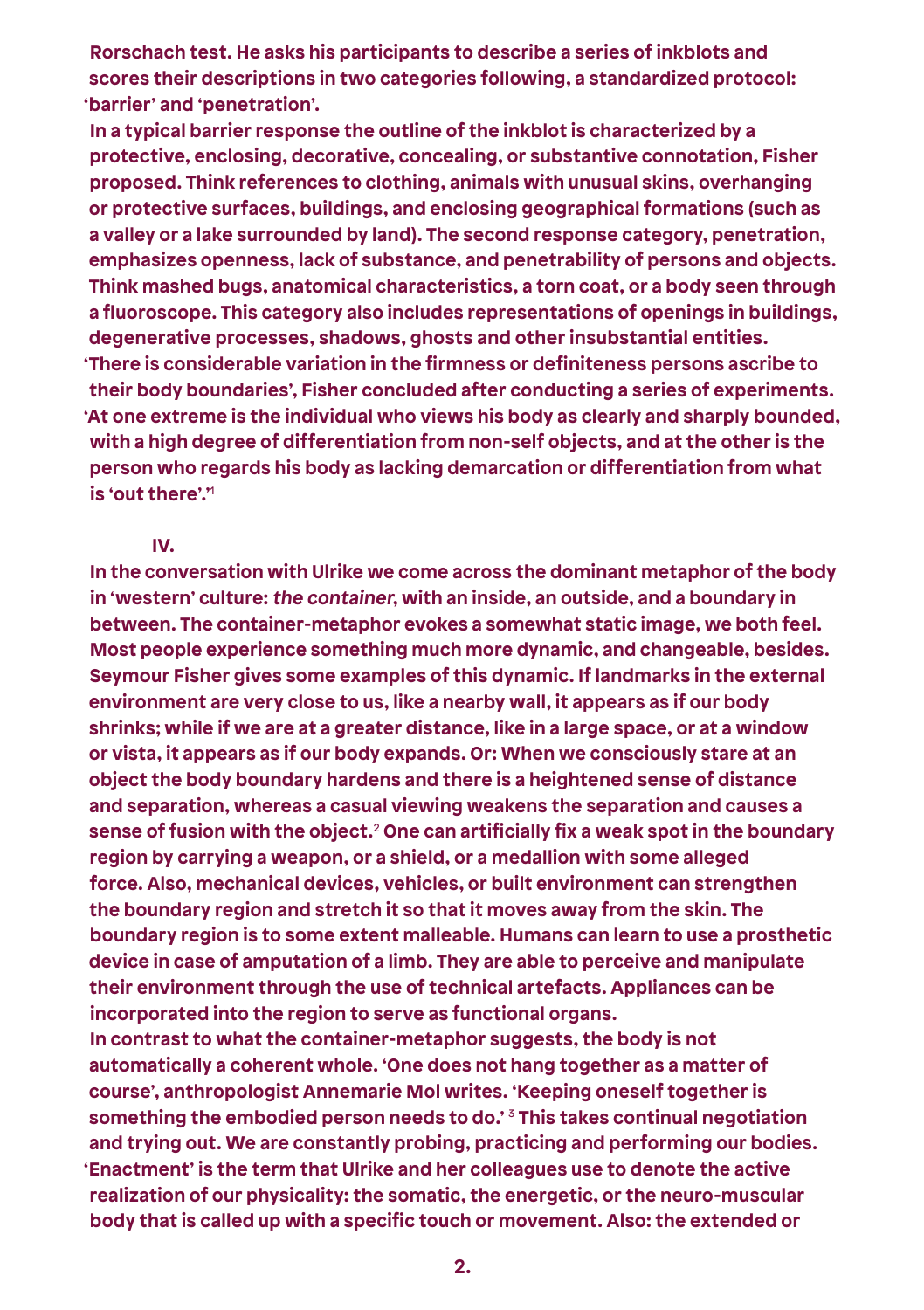**augmented body taking shape through the use of prostheses, emblems and other external artefacts.**

#### **V.**

**In his experiments Seymour Fisher made use of two series of inkblot-cards (no. 1a – 45a en no. 1b – 45b). The producer of these cards, Wayne Holtzman, had his colleagues making random blots on lithographic paper, the same paper and with the same Pelican waterproof drawing ink that Rorschach had used some forty years earlier. From the bulk Holtzman selected the blots that he thought would be most useful, that is, the ones that were most ambiguous and internally conflicted. Unlike Rorschach he did not make use of any color, and printed only the contours of the blots. It was assumed that the descriptions of the blot would convey information about the experience of the boundary region.**

**Due to the contours the cards have a strong graphical quality – some blots resemble cave drawings, others geographical maps, floor plans or geological formations. There is a clear association with geography and landscape, an association that reoccurs in the protocols: Animals trapped, horse lying down, garden (card no. 9a). Desert scene, swimming, view from plane (card no. 13a). Island, aerial view of forest lane, cave drawing, man running (card no. 5a). Coral reef, insect, mask (card no. 31b). Window pane, landscape, microscopic slide (24a). Splash (30b). Cathedral (14a). Parachute on fire (card no. 41b).** 

### **VI.**

## **February 4, 2018.**

**People recognize patterns in the most abstract of forms. They see the face of Jesus in their soup and read the body language of the palm tree in the living room. Under favorable conditions, even a plastic bag is endowed with a personality. But what does this tell us about the psychological body?**

 **It made me think of a text I read about a peculiar sensory phenomenon that was described by German form psychologists in the 19th century: the so-called einfühlen. When we 'feel into an object', Robert Vischer wrote in 1873 (let's not confuse him with Seymour Fisher), we experience this as an extension of our self, as if part of us wants to shift shape and merge with the object. If the thing is large and immersive, like a forest or ocean, our feeling expands. If it is smaller, like an apple or a closet, our feeling contracts. A strange displacement occurs, Vischer argues. As if we experience ourselves, as it were, at the edges of the object we perceive. As if we penetrate and merge with the object and, as Vischer put it enigmatically, wrap ourselves within its contours 'like in a garment'.** <sup>4</sup> **Remarkably, it has been suggested that Robert Vischer found the inspiration for this mysterious phenomenon in a book about dreams. The same book that inspired Sigmund Freud in writing his Interpretation of Dreams, that is, Das leben des traums, according to Freud the first systematical investigation of dream symbolism. The author of this book suggested that the bizarre imagery of our dreams is triggered by somatic stimuli originating from the organs, usually from deep inside the body. The body reacts to these stimuli by casting them in a symbolic form and in this way generates the raw material of our dreams: A dream**